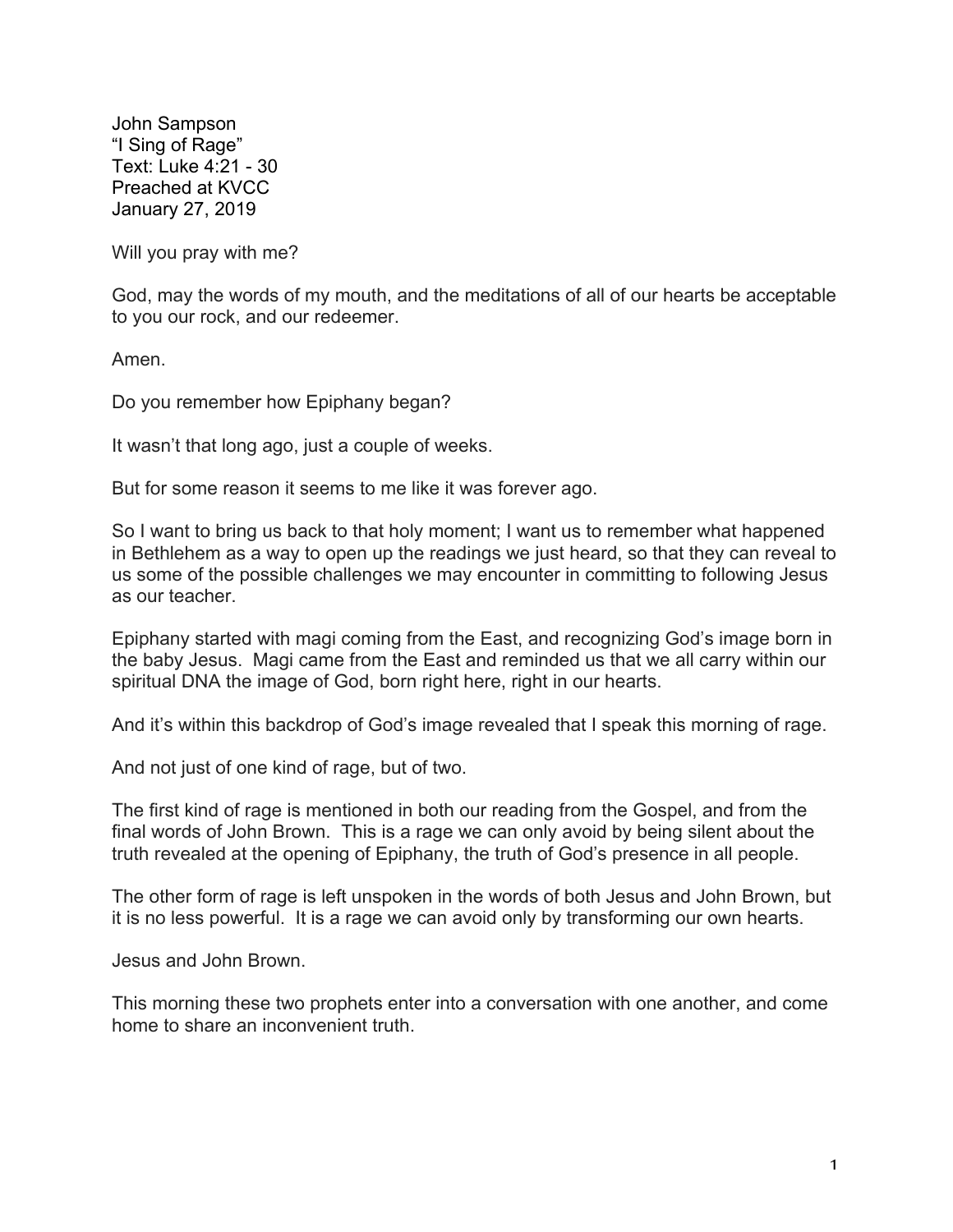Inconvenient to the powerful, the rich, the privileged, and the status quo. Because these two prophets come to share a message that those who society had forgotten, those who we have forgotten, are about to receive the great blessing of liberation.

In our reading last week Jesus tells the crowd that he has come to release the captives, give sight to the blind, and open the doors of those imprisoned. And in today's reading the crowds in Nazareth love what they have just heard, because they imagine themselves to be the captives and the blind and the oppressed. And they are. Living under Roman rule they know only too well the challenges and dehumanization of what it means to live as a colonized people. Living as humans, they understand how a metaphorical blindness makes us look over the needs and challenges of our neighbors as if these things were invisible.

But Jesus pulls a slight of hand, and his message takes an unexpected turn. He tells all of the people who have gathered around him that it is in fact not they who will receive God's blessings, but rather the people they hate and despise, the people they have alienated and built cultural and religious walls to keep out. He reveals to them the inner worth, the image of God, which lives within all of those that they've called dirty and impure.

And this message enrages them to the point where, out of jealousy and a sense of spiritual entitlement, they try to throw Jesus off a cliff.

I don't know if this story is literally true or not, I don't know if Jesus really went to that synagogue, preached an inconvenient truth, and was almost thrown off a cliff by an angry mob. But I do know that this story tells a truth about the dynamics of power, and how the privileged work to defend their privilege, then and now.

And the proof of this can be found in the story of the great abolitionist John Brown. Because John Brown comes home to the people of our nation and he tries to open the eyes of those in power to see slavery as the crime against God's dream for all of her children that it is. He fights for the literal liberation of those who are bound and oppressed. He fights not for the rich, and the powerful, not for the free whites of our nation, but for the enslaved black and brown people working in white homes, and on white farms, the ones who built our White House.

And John Brown's message and actions enrage those whites who cling to slavery as their God-given right. And they do what the people of Nazareth couldn't accomplish with Jesus. These white slave holders and their sympathizers in government and within the police and the military seize John Brown, and they execute him.

They execute him.

We are called by Jesus, we are called by John Brown, to live lives founded on love for each other, founded on the revelation of the image of God living within each one of us.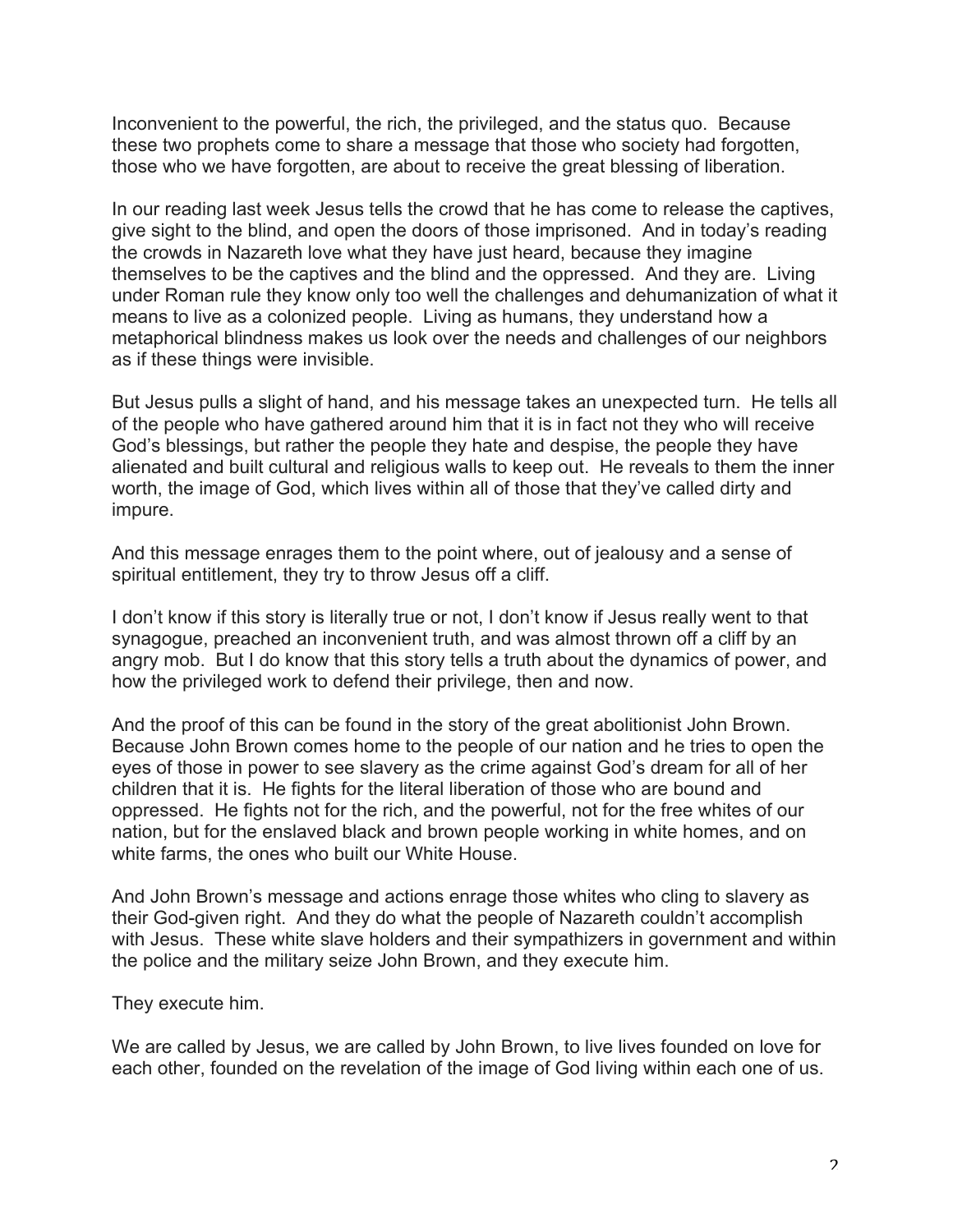And these stories of Jesus and John show us what may happen when we commit ourselves to working for the humanity of one another. Rage is the possible reaction of the privileged to our voicing our belief that God showers blessings on the least of these, and that history is theirs. Rage is the possible response from those committed to male supremacy when we march to call for the equality of women and girls in every aspect of our society. Rage is the possible response from those who embrace a belief in European superiority when our Native American brothers and sisters wish to resist embracing all of Euro-American culture in order to preserve and celebrate their own ways of life and belief. Rage is the almost instinctual response to the situation where those who have everything are asked to share with those who have little or nothing.

Look at these stories of Jesus and John Brown. Look at the stories of MLK and Harriett Tubman. These are not stories of a cozy nostalgia, nor the feel-good Hollywood fantasy of Driving Ms. Daisy. These are stories that tell us the hard truth of what it means to commit to loving the image of God born in all of us. These stories tell us that this love costs something, that maybe it even costs everything.

Maybe it even costs us the rage that we may find living within our own hearts.

The other morning I woke up and I turned on my laptop, went to Facebook, and started scrolling through the posts. That's how I first learned that our Supreme Court had upheld a temporary injunction barring new transgender recruits from serving in our Armed Forces. And as I scrolled down my feed I saw many of my friends posting angry and hurt messages about what this news meant to them. And the more I read, the more I became…enraged.

Enraged against the Supreme Court, enraged against our President, enraged against our Cis-gender majority that continues to discriminate against our trans minority.

And I felt like I needed to do something. I needed to post some message of support for transgender people who wish to serve. I needed to post a message of resistance to all of the hatred that this Supreme Court decision represented to me.

I needed to do something out of my rage.

Do you hear echoes of my confession in your life?

Have you also experienced moments when the direction of our world, or of our politicians, has caused your heart to be filled with rage, a rage that drives you to take action, to take a stand against something, or a stand for something?

It's exactly in a moment like this, when we are frothing at the mouth with rage, that we need to remember.